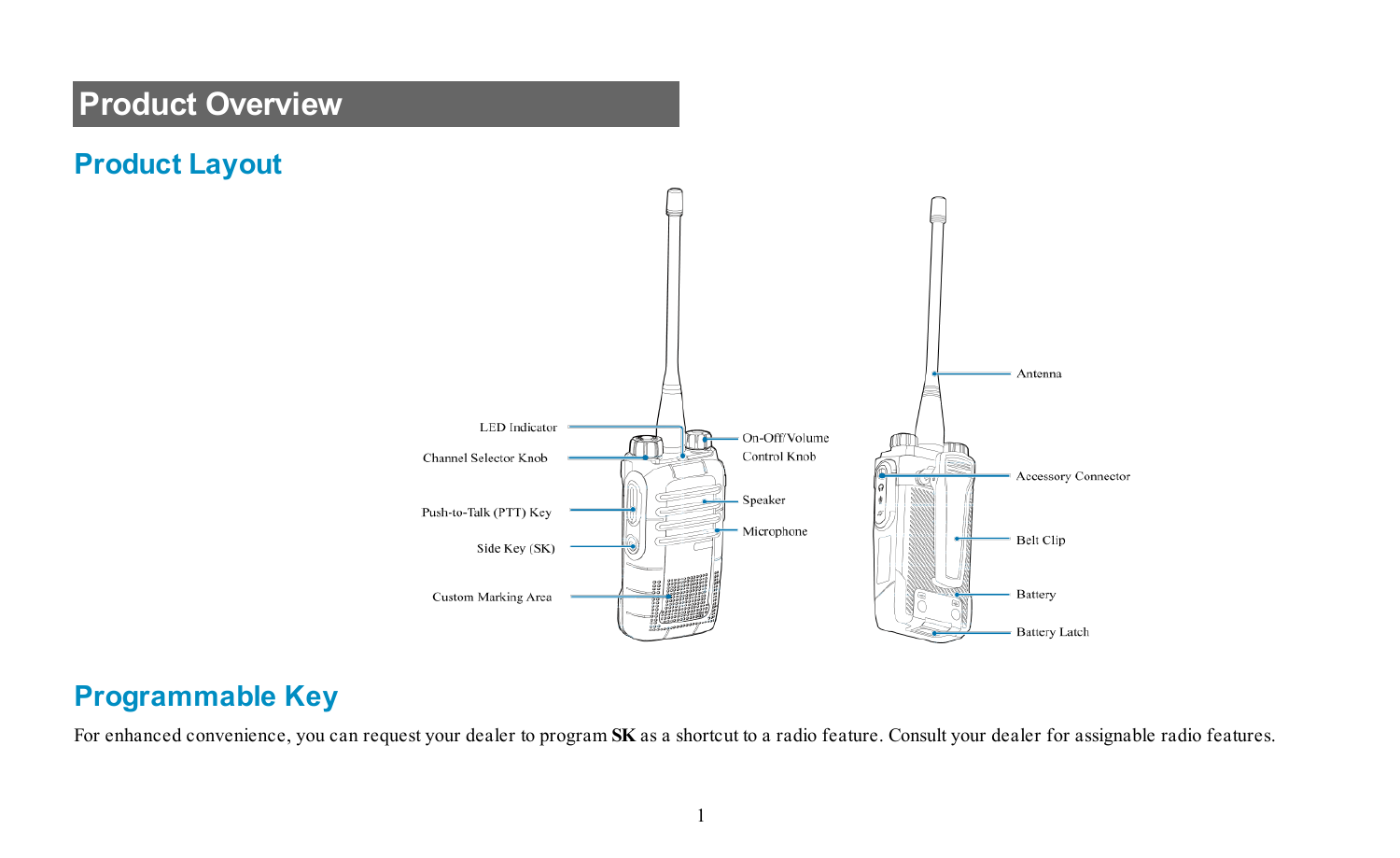#### **LED Indications**

| <b>LED</b> Indicator  | <b>Radio Status</b>                                                                                                                                                  |
|-----------------------|----------------------------------------------------------------------------------------------------------------------------------------------------------------------|
| Flashes green         | The radio is being turned on.                                                                                                                                        |
| Glows green           | The radio is receiving.                                                                                                                                              |
| Glows red             | The radio is transmitting.                                                                                                                                           |
| Flashes orange slowly | The radio is scanning.                                                                                                                                               |
| Glows orange          | Call hang time: No voice is being transmitted or<br>received on the channel during a call. Within<br>such a period, you can press and hold the PTT<br>key and speak. |

# **Basic Operations**

## **Charging the Battery**

## **A** CAUTION

- **•** Read the *Safety Information Booklet* before charging.
- $\bullet$  Use the approved charger to charge the battery.
- $\bullet$  The remaining lithium-ion battery power is limited to 30% pursuant to the new lithium battery shipment regulation approved by International Air Transport Association (IATA).

Before initial use, make sure to charge the battery. You can charge either the standalone battery or the radio with battery attached. It is recommended that the radio remain powered off during charging.

The LED indicator on the charger shows the charging status. For details, see the following table.

| <b>LED</b> Indicator | <b>Charging Status</b>                                                   |
|----------------------|--------------------------------------------------------------------------|
| Glows red            | The battery is being charged.                                            |
| Glows orange         | The battery is charged to 85% or more.                                   |
| Glows green          | No battery is placed on the charger, or the battery is fully<br>charged. |

#### **Turning the Radio On or Off**

To turn the radio on or off, rotate the **On-Off/Volume Control** knob clockwise or counter-clockwise until you hear a click.

# **Adjusting the Volume**

To increase or decrease the volume, rotate the **On-Off/Volume Control** knob clockwise or counter-clockwise.

## **Selecting a Zone**

A zone is a group of channels within the same operational area. The radio supports up to 3 zones, each of which contains up to 16 channels.